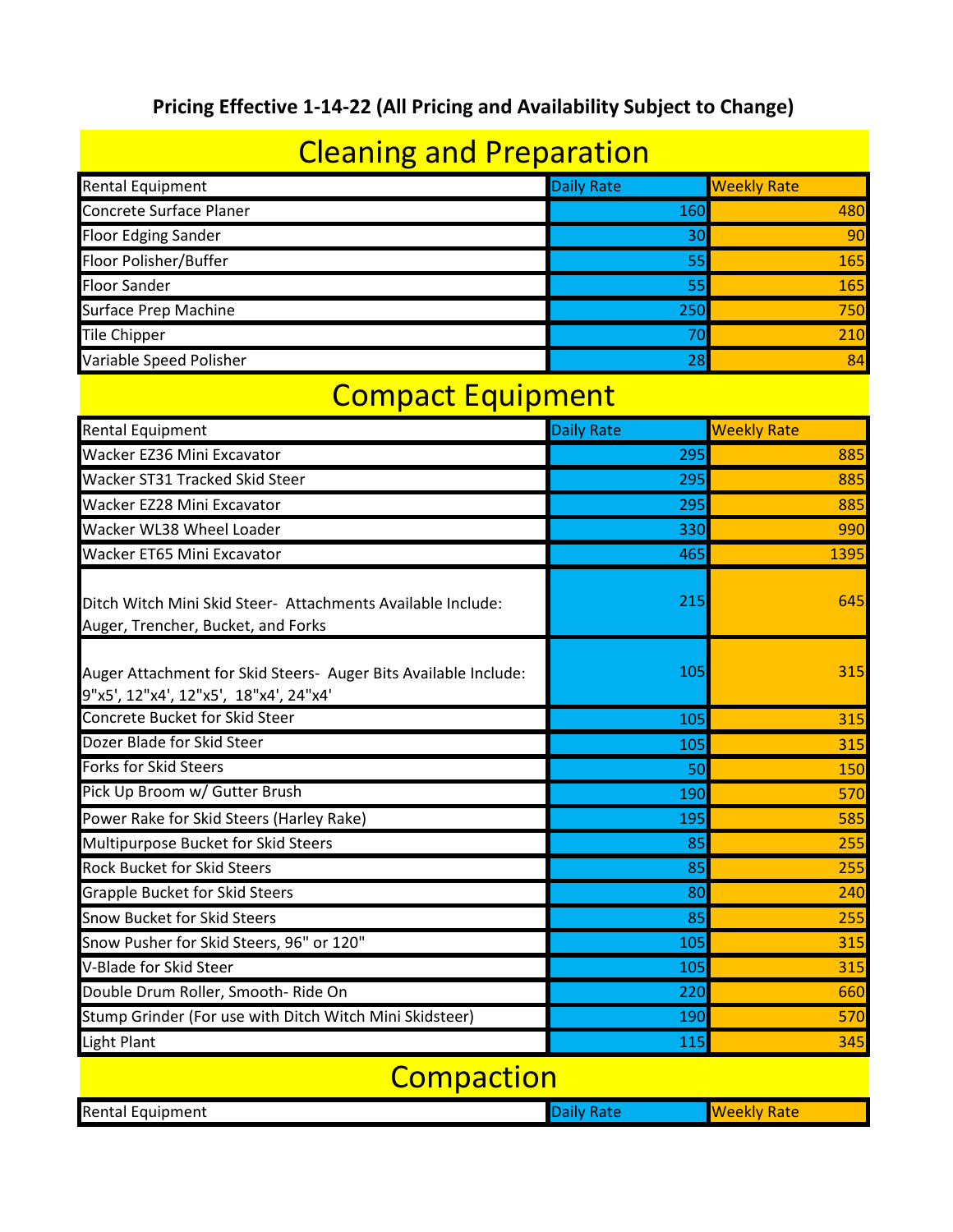| <b>Electric Vibraplate</b>  | 190 | 570  |
|-----------------------------|-----|------|
| Tamper (Jumping Jack)       |     | 270  |
| Vibra Plate, Large (750lbs) | 180 | 540  |
| Vibra Plate, Small (185lbs) |     | 240  |
| <b>Trench Roller</b>        | 245 | 735I |

#### **Compressors**

| <b>Rental Equipment</b>     | <b>Daily Rate</b> | <b>Weekly Rate</b> |
|-----------------------------|-------------------|--------------------|
| Compressor, 185 CFM         | 135               | 405                |
| Air Hose                    |                   | 74                 |
| Compressor, Pancake         | 33                | 99                 |
| <b>Compressor/Twin Tank</b> | 38                | 114                |

#### Concrete and Masonry

| <b>Rental Equipment</b>                       | <b>Daily Rate</b>                                           | <b>Weekly Rate</b> |
|-----------------------------------------------|-------------------------------------------------------------|--------------------|
| <b>Bull Float Kit</b>                         | 16                                                          | 48                 |
| <b>Concrete Blankets</b>                      |                                                             | 15                 |
| Concrete Bucket- Full Yard/ 3/4 Yard          | 55                                                          | 165                |
| <b>Concrete Hand Tools</b>                    | 6                                                           | 18                 |
| Concrete Vibrator                             | 50                                                          | 150                |
| Core Drill, Handheld                          | 95                                                          | 285                |
| Core Drill, Large, On Stand                   | 105                                                         | 315                |
| Core Drill Bits                               | <b>Call Available Sizes</b>                                 |                    |
| Grout Pump, Hand                              | 45                                                          | 135                |
| <b>Grout Pump, Pneumatic</b>                  | 95                                                          | 285                |
| <b>ICF Bracing</b>                            | <b>Call For Pricing and Availability</b>                    |                    |
| Mixer, Cement, Gas                            | 95                                                          | 285                |
| Mixer, Electric                               | 50                                                          | 150                |
| Mixer, Mortar, Gas                            | 95                                                          | 285                |
| <b>Mud Buggy</b>                              | 95                                                          | 285                |
| Power Screed (Multiple Bar Lengths Available) | 70                                                          | 210                |
| Power Trowel, 24" Edging                      | 65                                                          | 195                |
| Power Trowel, 36"                             | 85                                                          | 255                |
| Power Trowel, 48"                             | 90                                                          | 270                |
| Power Trowel, 6' Ride-on                      | 250                                                         | 750                |
| Sprayer, Concrete Sealer                      | 11                                                          | 33                 |
| Stamps, Concrete                              | Multiple Patterns available, contact for styles and pricing |                    |
| Street Screed, 52'                            | 550                                                         | 1650               |
| <b>Symons Pans</b>                            | <b>Call For Pricing and Availability</b>                    |                    |
| Texture Roller, Concrete, Large               | 22                                                          | 66                 |
| Texture Roller, Concrete, Small               | 11                                                          | 33                 |

Generators & Welders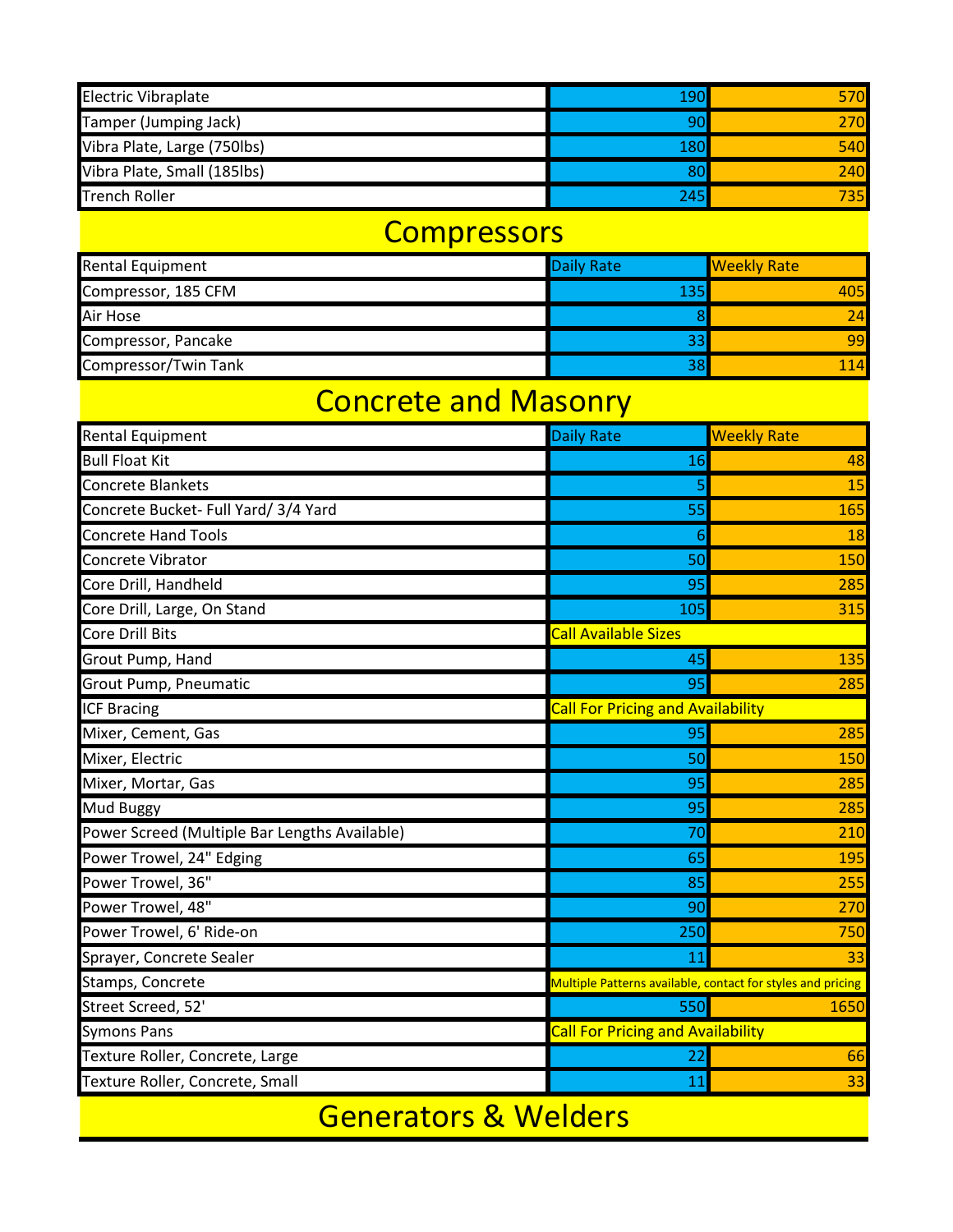| <b>Rental Equipment</b>     | Daily Rate | <b>Weekly Rate</b> |
|-----------------------------|------------|--------------------|
| Generator, 3800 watt Wacker | 55         | <b>165</b>         |
| Generator, 6600 watt Wacker | 65         | 195                |
| Generator, 2000 watt        | 45         | 135                |
| Generator, 6500 watt        | 65         | 195                |
| Generator, 7000 watt        | 65         | 195                |
| Generator, 10000 watt       | 90         | 270                |
| Welder, Bobcat 250          | 165        | 495                |

#### Hand Tools

| <b>Rental Equipment</b>        | <b>Daily Rate</b> | <b>Weekly Rate</b> |
|--------------------------------|-------------------|--------------------|
| <b>Bitty Breaker M102</b>      | 16                | 48                 |
| <b>Bolt Cutters</b>            |                   | 18                 |
| Carpet Knee Kicker             | 11                | 33                 |
| Caulk Gun, 11"                 |                   | 18                 |
| Caulk Gun, Quart Sized         |                   | 18                 |
| Pex Stapler                    | 22                | 66                 |
| Linoleum Roller                | 22                | 66                 |
| <b>Manual Rebar Bender</b>     | 17                | 51                 |
| Pex Crimper                    | 11                | 33                 |
| <b>Pipe Stand</b>              | 11                | 33                 |
| Pipe Threader                  | 11                | 33                 |
| Slide Hammer                   | 11                | 33                 |
| <b>Strut Spring Compressor</b> | 11                | 33                 |

## Heating and Cooling

| <b>Rental Equipment</b>                       | <b>Daily Rate</b> | <b>Weekly Rate</b> |
|-----------------------------------------------|-------------------|--------------------|
| <b>Drum Heater</b>                            | 17                | 51                 |
| Heater, 125k BTU Kerosene Forced Air          | 40                | 120                |
| Heater, 150k BTU Propane Forced Air           | 40                | 120                |
| Heater, 165k BTU Kerosene Forced Air          | 40                | 120                |
| Heater, 200k BTU Kerosene Forced Air          | 40                | 120                |
| Heater, 340k BTU Indirect Fire Fuel Oil       | 115               | 345                |
| Heater, 350k BTU Indirect Fire Fuel Oil       | 115               | 345                |
| Heater, 400k BTU Direct Fired LP/Natural Gas  | 115               | 345                |
| Heater, 400k BTU Propane Forced Air           | 85                | 255                |
| Heater, 500k BTU Indirect Fire Lp/Natural Gas | 115               | 345                |
| Heater, Direct Fire Radiant                   | 115               | 345                |
| Heater, Electric 6/9 Kw                       | 85                | 255                |
| Heater, Top Hat                               | 40                | 120                |
| <b>Kwikool Cooling System</b>                 | 220               | 660                |
| Propane Vaporizer                             | 115               | 345                |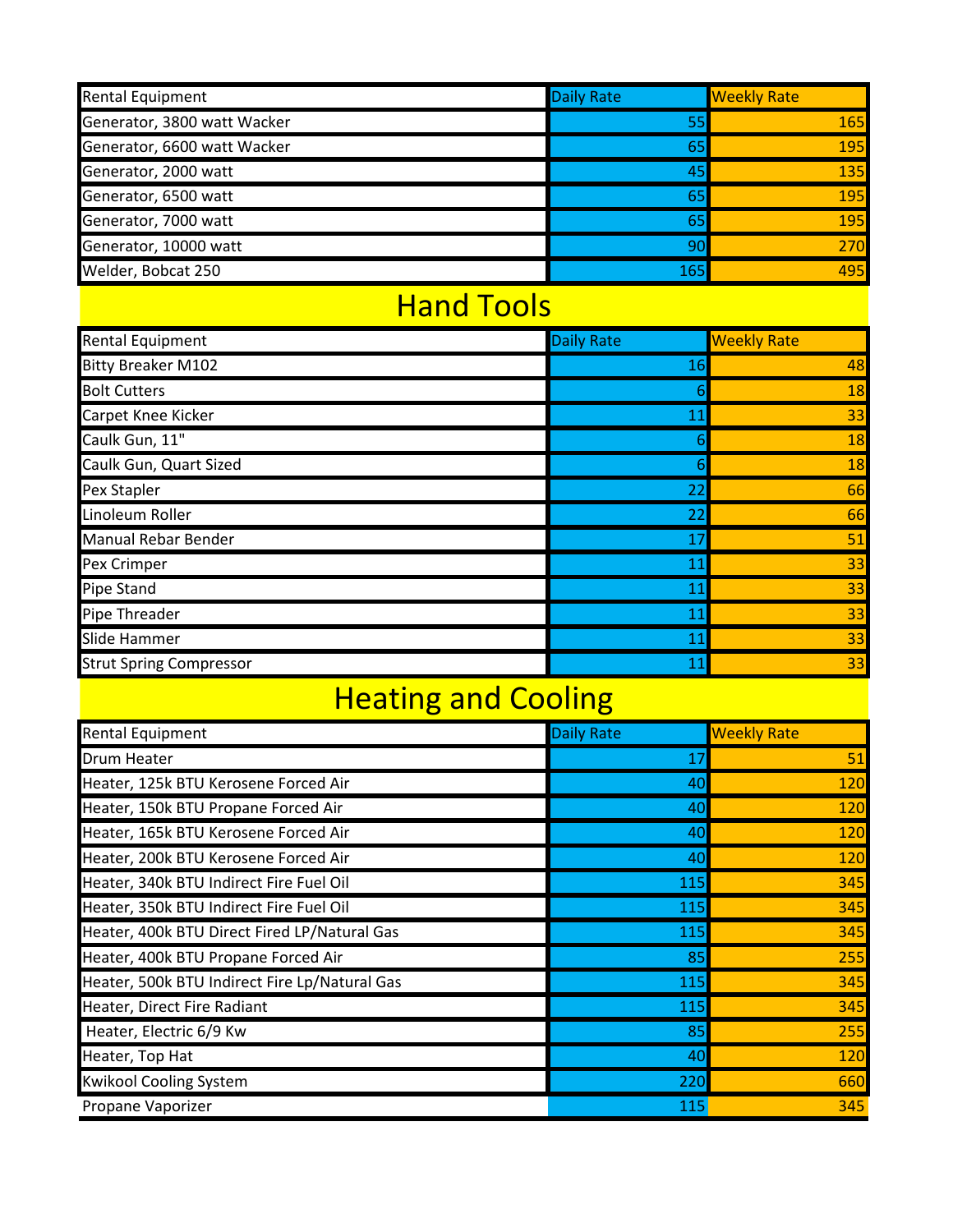| Job Trailers                                                       |  |  |  |  |
|--------------------------------------------------------------------|--|--|--|--|
| <b>Rental Equipment</b><br><b>Daily Rate</b><br><b>Weekly Rate</b> |  |  |  |  |
| 20' Job Trailer                                                    |  |  |  |  |
| 36' Job Trailer                                                    |  |  |  |  |

### Lasers and Leveling Equipment

| Rental Equipment              | <b>Daily Rate</b> | <b>Weekly Rate</b> |
|-------------------------------|-------------------|--------------------|
| 5 Point Laser Pointer         | 45                | 135                |
| Eye Auto Level                | 95                | 285                |
| Laser Level w/ Tripod & Stick | 95                | 285                |
| Laser, Pipe                   | 85                | 255                |
| Level, Transit                | 33                | 99                 |
| <b>Measuring Wheel</b>        |                   | 33                 |

### Lawn and Garden

| Rental Equipment            | <b>Daily Rate</b> | <b>Weekly Rate</b> |
|-----------------------------|-------------------|--------------------|
| Aerator/Lawn                | 55                | 165                |
| <b>Brush Mower, Towable</b> | 155               | 465                |
| Brush Mower, Walk Behind    | 100               | 300                |
| Brush Saw, Weed Wacker      | 45                | 135                |
| Discer, Pull-Behind         | 100               | 300                |
| <b>Hedge Trimmer</b>        | 35                | 105                |
| Lawn Edger                  | 35                | 105                |
| Log Splitter                | 70                | 210                |
| <b>Sod Cutter</b>           | 85                | 255                |
| Sod Roller                  | 11                | 33                 |
| Sod Roller, Tow Behind      | 11                | 33                 |
| Thatcher                    | 50                | 150                |
| Tiller, Front Tine          | 35                | 105                |
| Tiller, Rear Tine           | 70                | 210                |
| Wheelbarrow                 | 11                | 33                 |

### Material Handling

| Rental Equipment       | Daily Rate | <b>Weekly Rate</b> |
|------------------------|------------|--------------------|
| <b>Banding Tool</b>    | 28         | 84                 |
| <b>Engine Hoist</b>    | 40         | 120                |
| <b>Furniture Dolly</b> | 17         | 51                 |
| Pallet Jack            | 40         | 120                |
| Panel Lift             | 55         | 165                |
| Piano Dolly            | 17         | 51                 |
| Sheet Rock Jack        | 50         | 150                |
| <b>Tranny Jack</b>     | 28         | 84                 |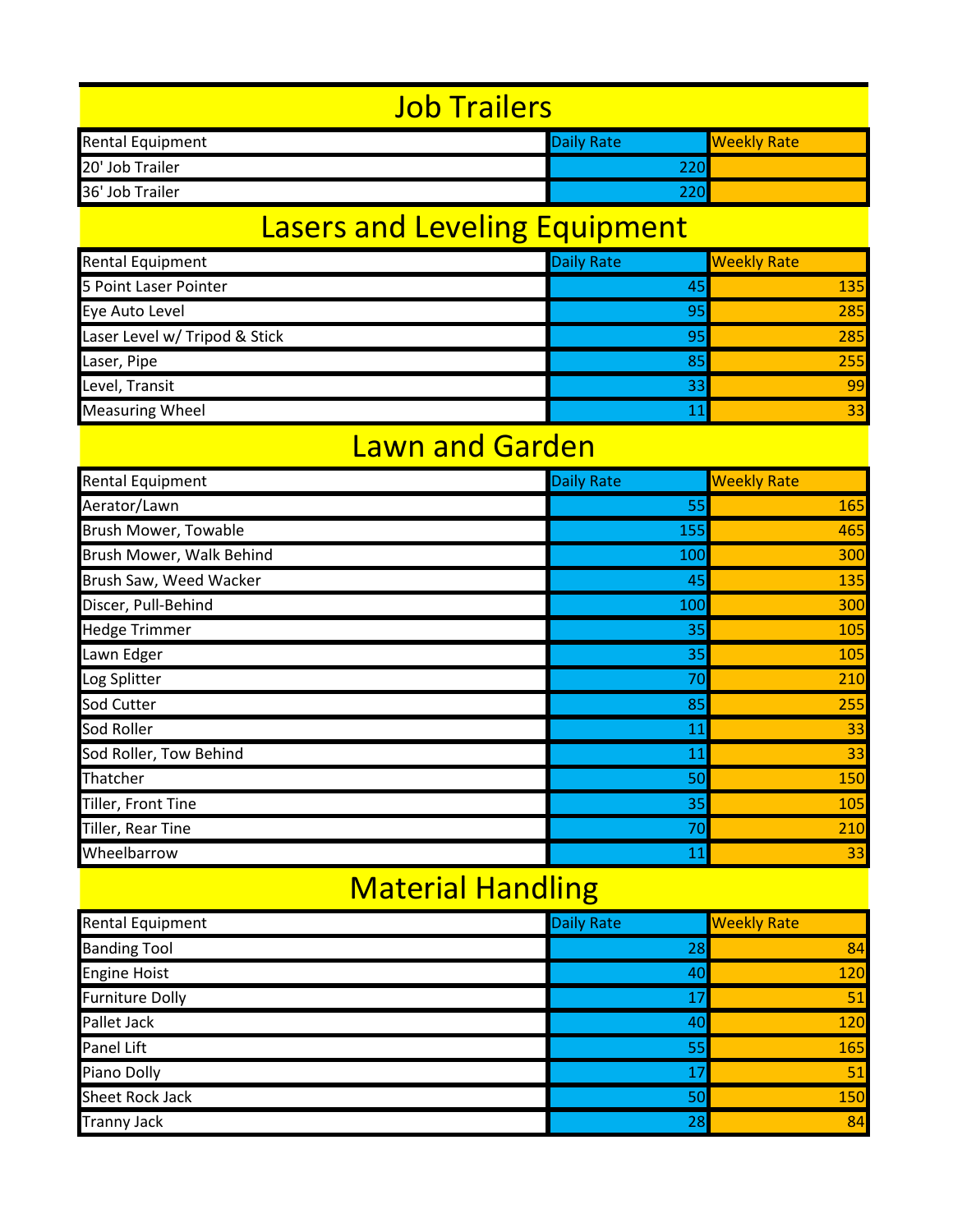#### **Nailers**

| <b>Rental Equipment</b>     | Daily Rate | <b>Weekly Rate</b> |
|-----------------------------|------------|--------------------|
| Cap Stapler                 |            | 661                |
| Nailer, Finishing or Floor  | 30         | 90                 |
| Nailer, Framing or Roofing  |            | 105                |
| <b>Narrow Crown Stapler</b> | 30         | 90                 |

#### Other Equipment

| <b>Rental Equipment</b>                       | <b>Daily Rate</b> | <b>Weekly Rate</b> |
|-----------------------------------------------|-------------------|--------------------|
| Auger, Two-Man, Gas                           | 65                | 195                |
| <b>Holiday Detector</b>                       | 55                | 165                |
| <b>Magnet on Wheels</b>                       | 11                | 33                 |
| Man Hole Blower                               | 40                | 120                |
| <b>Metal Detector</b>                         | 35                | 105                |
| <b>Nail Stakes</b>                            | 0.55              | 1.65               |
| Post Driver, Gas                              | 105               | 315                |
| Sewing Machine, Geotextiles                   | 17                | 51                 |
| <b>Shoring Posts</b>                          | 5.5               | 16.5               |
| Surface Cleaner (Pressure Washer Attachement) | 27                | 81                 |
| <b>Texture Gun</b>                            | 17                | 51                 |
| <b>Thermal Imaging Camera</b>                 | 35                | 105                |
| Water Wagon w/ Pump                           | 110               | 330                |

#### Pneumatic Tools

| Rental Equipment             | Daily Rate | <b>Weekly Rate</b> |
|------------------------------|------------|--------------------|
| Chipping Gun                 | 40         | 120                |
| Clay Digger                  | 50         | 150                |
| <b>Rivet Buster</b>          | 50         | 150                |
| Jackhammer, Air, 60 or 90lbs | 55         | 165                |
| <b>Needle Scaler</b>         | 40         | 120                |
| Rhino Post Driver            | 95         | 285                |
| <b>Rock Drill</b>            | 50         | 150                |
| Sandblaster, 300lb           | 11(        | 330                |

# Power Augers and Drain Cleaning Equipment

| <b>Rental Equipment</b> | <b>Daily Rate</b> | <b>Weekly Rate</b> |
|-------------------------|-------------------|--------------------|
| Jetter, Electric        | 105               | 315                |
| Sewer Snake, 25', Drill | 35                | 105                |
| Sewer Snake, 50'        | 60                | <b>180</b>         |
| Sewer Snake, 100'       | 95                | <b>285</b>         |

Power Tools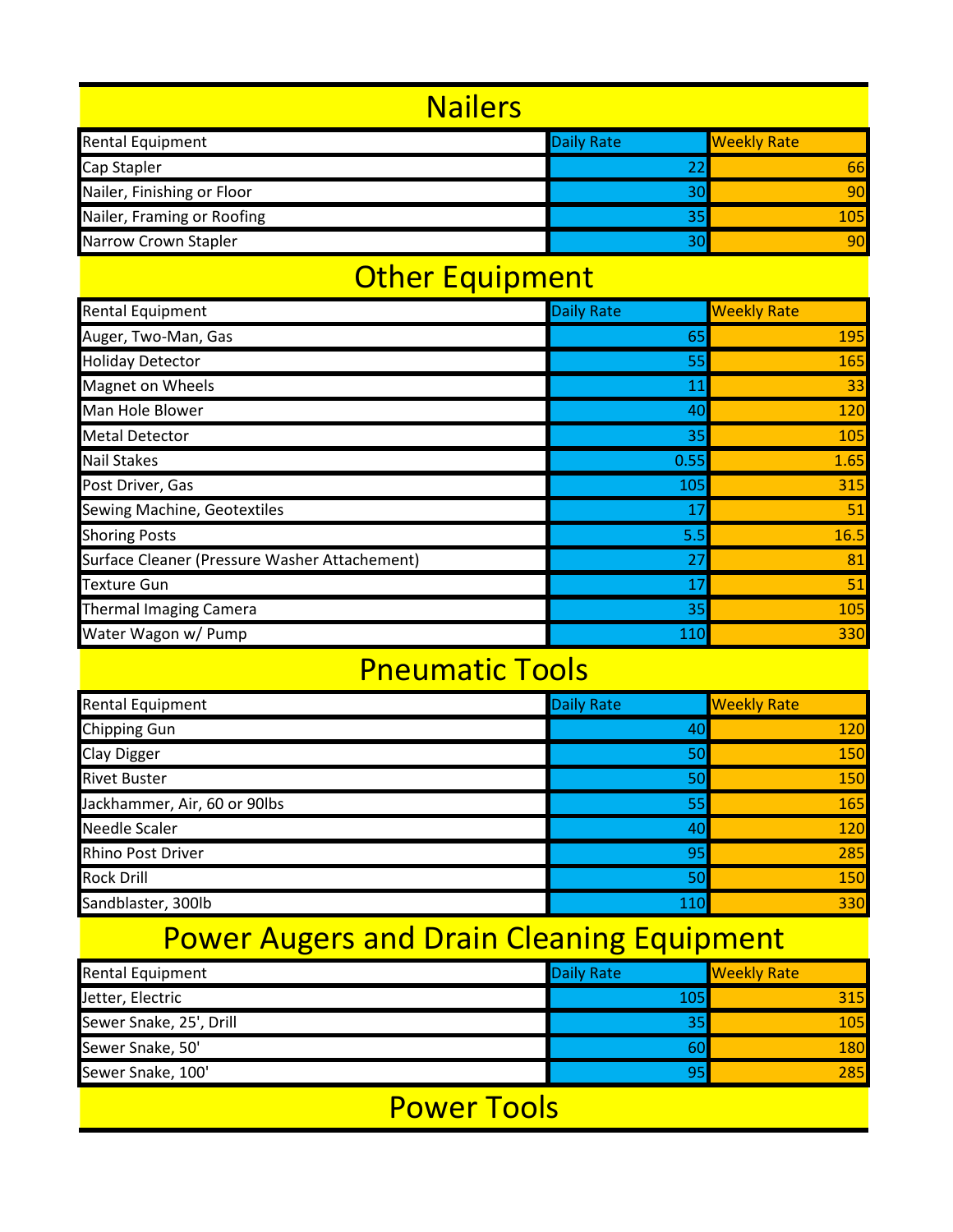| <b>Rental Equipment</b>          | <b>Daily Rate</b> | <b>Weekly Rate</b> |
|----------------------------------|-------------------|--------------------|
| 1/2" Electric Drill              | 22                | 66                 |
| 1/2" Electric Impact, corded     | 27                | 81                 |
| 1/2" Impact Wrench, Cordless     | 40                | 120                |
| 30" Electric Fan                 | 17                | 51                 |
| Fan, Air Mover                   | 33                | 99                 |
| <b>Band Saw</b>                  | 40                | 120                |
| <b>Belt Sander</b>               | 17                | 51                 |
| <b>Circular Saw</b>              | 17                | 51                 |
| <b>Cordless Drill</b>            | 22                | 66                 |
| Electric Jackhammer, 35lb        | 85                | 255                |
| Electric Jackhammer, 65lb        | 85                | 255                |
| Floor Stapler, Air               | 50                | 150                |
| <b>Flush Cut Saw</b>             | 33                | 99                 |
| Grinder/Sander, Angle (4" or 7") | 17                | 51                 |
| Hammer Drill, Large              | 60                | 180                |
| Hammer Drill, Small              | 33                | 99                 |
| <b>Hepa Vacuum</b>               | 40                | 120                |
| <b>Hot Knife</b>                 | 27                | 81                 |
| <b>Mag Drill</b>                 | 60                | 180                |
| <b>MultiX Saw</b>                | 33                | 99                 |
| Right Angle Drill, 1/2"          | 22                | 66                 |
| Right Angle Drill, 3/8"          | 17                | 51                 |
| Sawzall, Battery                 | 27                | 81                 |
| Sawzall, Super, Electric         | 28                | 84                 |
| <b>Screw Shooter</b>             | 17                | 51                 |
| Stud Gun, Gas Powered            | 40                | 120                |
| <b>Wall Paper Steamer</b>        | 40                | 120                |
| Worm Drive Saw, 6 1/2"           | 17                | 51                 |

#### Pressure Washers

| <b>Rental Equipment</b>            | <b>Daily Rate</b> | <b>I</b> Weekly Rate |
|------------------------------------|-------------------|----------------------|
| 3500 PSI Hot Water Pressure Washer | L65               | 495                  |
| Pressure Washer, 2700 PSI          |                   |                      |

## Pumps

| <b>Rental Equipment</b>                        | <b>Daily Rate</b> | <b>Weekly Rate</b> |
|------------------------------------------------|-------------------|--------------------|
| Air Pump (For use with sandblasting equipment) | 45                | 135                |
| Pump, 1 1/2" Centrifugal Trash                 | 45                | 135                |
| Pump, 2" Centrifugal Trash                     | 45                | 135                |
| Pump, 3" Diaphragm                             | 60                | 180                |
| Pump, 3" Centrifugal Trash                     | 60                | 180                |
| Pump, 4" Centrifugal Trash                     | 105               | 315                |